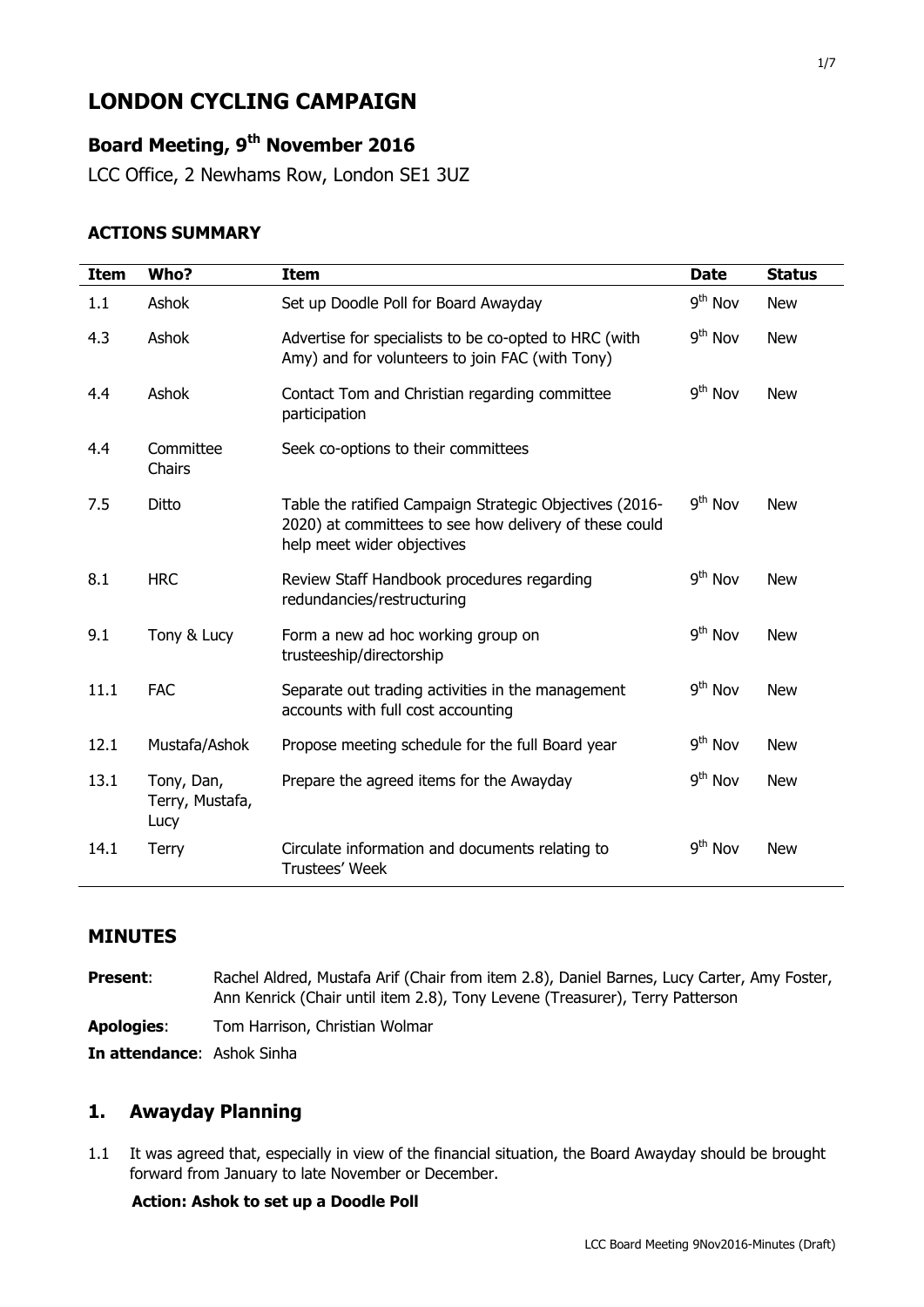### **2. Election of Chair**

- 2.1 Three candidates stood for the position of Chair: Mustafa Arif, Terry Patterson and Christian Wolmar. Retiring Chair Ann Kenrick invited each to make a statement in support of their candidacy. Christian Wolmar was unable to attend the meeting due to canvassing as a candidate for the upcoming Richmond constituency parliamentary election, but had sent a statement to be read out by Ashok.
- 2.2 Christian's statement:
	- "I am very keen to be chair of the trustees
	- I have a thorough grounding of cycling issues and politics having been involved in both national and London wide organisations for a considerable time including the National Cycling Strategy Board and Cycling England.
	- I am also used to dealing with local and national government agencies.
	- I have extensive media experience having worked as a journalist all my life and done countless TV and radio interviews.
	- I am an experienced chair of meetings large and small and have been involved in numerous NGOs ranging from Shelter to the Railway Children.
	- I am aware that LCC faces difficulties in the current financial climate and today's environment in which membership organisations are seen as somewhat 20th century.
	- I am old which makes me, sometimes but by no means always, wise.
	- I am a freelance and my timetable is flexible, which means I can deal with emergencies and also have time to offer the LCC."
- 2.3 Key points from Terry's statement: Terry thanked Ann and said she would build on the work done during her time as Chair.

She said that she:

- Is "100%" committed to LCC and cycling, as can be seen from: her extensive activity on twitter; her activism with her local group; and the fact that she has been "full on" in campaigning in general.
- Has been heavily involved in LCC, including: helping to recruit staff; assisting with the membership relaunch; public speaking; appearing on TV; lobbying (in person) the past mayor, Boris Johnson and past Cycling Commissioner, Andrew Gilligan; visiting at least eight LCC borough groups.
- Works part time, and therefore has the necessary time to offer LCC.
- Recognises the potential for reduced profile for LCC due to financial circumstances but would help the charity avoid this; she will support the Treasurer in difficult times.
- Knows that the CEO will be happy to work with her from conversations had with him; and has in general had regular contact with him, over the phone, by email and in person.
- Recognised that we are dependent on our "outstanding CEO" but will also challenge him.
- Has a strong leadership skillset gained from leadership roles in the public sector; for example she turned round a failing school in two years and was responsible for IT in education for the borough of Tower Hamlets.
- Has good people skills; is collaborative but robust when needed.
- Has considerable HR experience (e.g. in relation to disabilities and redundancies).
- Wants all to contribute, not just the "loudest voices".
- Will offer scrutiny of our work to prioritise and deliver the most important of our agreed Strategic Objectives, all of which cannot be met with current resources.
- Considers that growing the membership is key, and promoting greater diversity and more volunteer activism will be essential to this: we should be a campaign for all Londoners.
- 2.4 Key points from Mustafa's statement: Mustafa thanked Ann for her service to LCC as Chair. He said that he: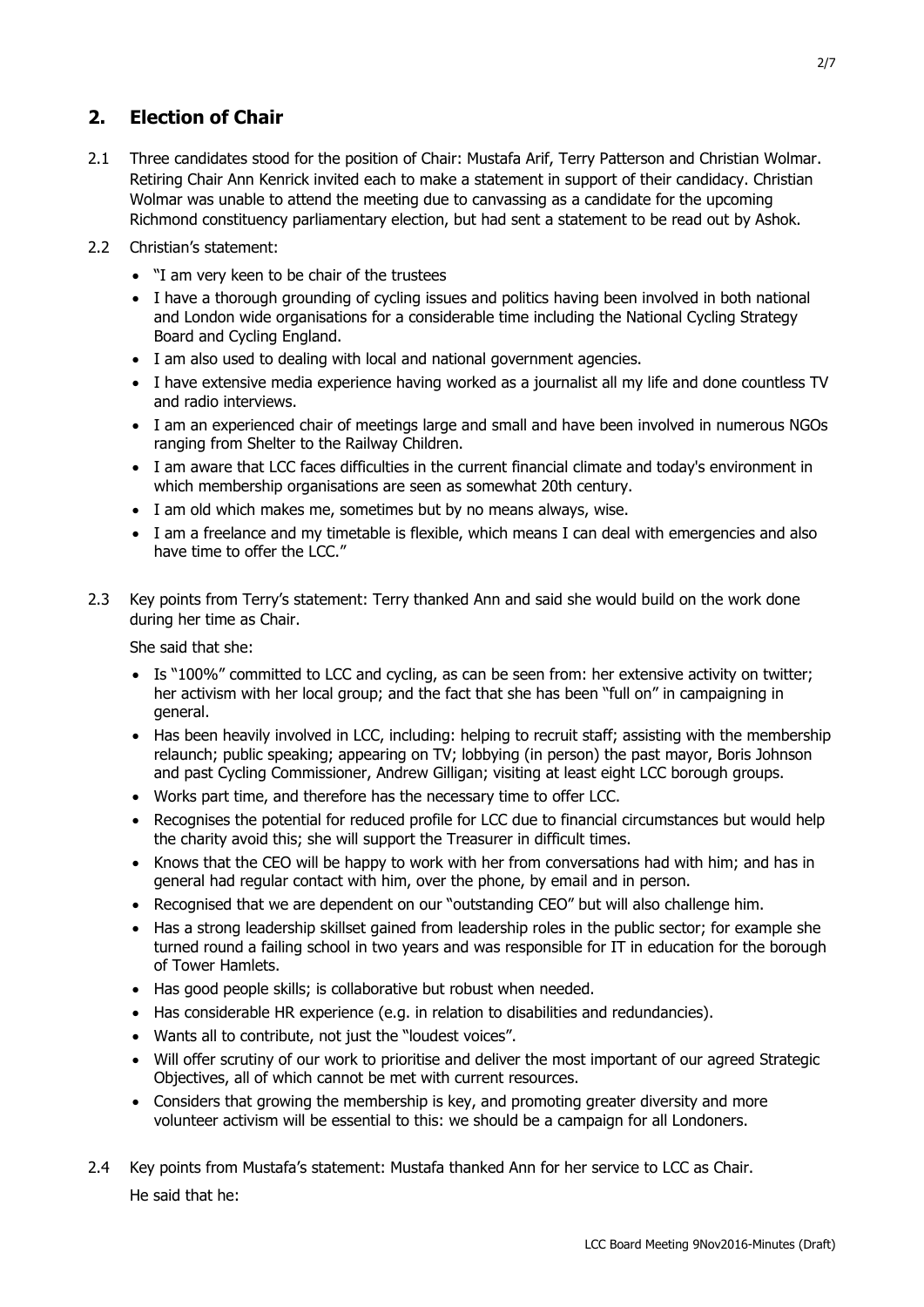- Is standing reluctantly; his original election to the Board seven years ago was on the basis of his intention to focus on LCC's campaigning work.
- Felt the Board "is a breeze" compared to the Campaigns & Active Membership committee, of which he has been a long time Chair; and although he was "not thrilled" at the idea of chairing both, he would be able to do so if required.
- Is standing because the Treasurer had described the current financial situation to him as a "crisis" and he wants to ensure the long term sustainability of the charity (through income and membership growth).
- Felt the organisation as a whole was not properly geared to maintaining the campaigning relevance that it has gained with recent big campaigns.
- Felt that these challenges are solvable if in the coming months we: act decisively; take difficult decisions; not fear it if trustees' actions make the CEO and staff feel they are being criticised; improve the effectiveness of the Board (making sure it is better at scrutinising the work of the charity).
- Has good relationships with the CEO and other trustees.
- Is good and adept at judging what the AGM/Membership will and won't "buy into" and hence steering the organisation.
- 2.5 Ann then asked Mustafa to leave the room and opened the floor to questions to Terry, which were posed and answered as follows:
	- i. Tony asked: LCC HQ will need a new office in a year's time how would Terry use that fact to shape the organisation? Terry replied that within budget we needed to try to retain the convenience currently offered, but also to ensure proper disabled access and find premises that could be used as a meeting/organising space by borough groups.
	- ii. Tony also asked: do you agree that we give too much emphasis to the views of the "1%" who come to the AGM? Terry replied that they must be listened to as they are the most committed and active members; people take pride in the AGM as a democratic institution and that its importance should not be discounted; the motions process had been reformed and improved; we will look to these active members to help with the membership drive and need to engage them more; the IT system is a major barrier (e.g. the lack of an effective forum) to engaging people beyond the borough groups.
	- iii. Dan asked: what were Terry's previous roles? Terry answered that she had been a teacher; school manager; borough schools inspector; provider of IT support services to schools; head of e-learning at Tower Hamlets; and that she had steered the service through tough spending cuts that had seen 500 redundancies.
	- iv. Dan asked: what are Terry views on improving LCC's finances? Terry answered that membership growth is the lynchpin but that this is also dependant on effective campaigning.
	- v. Rachel asked about Terry's views on alliances and themes for our work; Terry said that: good relations, but a clear distinction from, Stop Killing Cyclists (and their more radical protests) would aid our work; we should do more with Wheels for Wellbeing to help diversify our membership and cycling in London in general; reach out to London Women on Bikes whose members don't feel LCC is relevant to them.
- 2.6 Ann then asked Terry to leave the room and invited Mustafa to return; she opened the floor to questions to Mustafa. The same questions were posed as above, and he answered them as follows:
	- i. Office: the size of what we can afford will have an impact on the organisation's shape and on the location too; the HQ should in any case aim to do more to work through activists and volunteers to achieve our goals; and if the organisation is scaling to do the latter, then we will need an office that suits that end.
	- ii. The "1%": this has been a "battle" over the years; when he became chair of C&AM (Campaigns & Active Membership committee) and Ashok became CEO, we focussed more on what the wider membership wanted; hence Love London, Go Dutch (against the wishes of a lot of activists) was selected by the membership as the 2012 Mayoral Election campaign, but the vote was close; we are listening well with the wider membership but we are not engaging them well enough.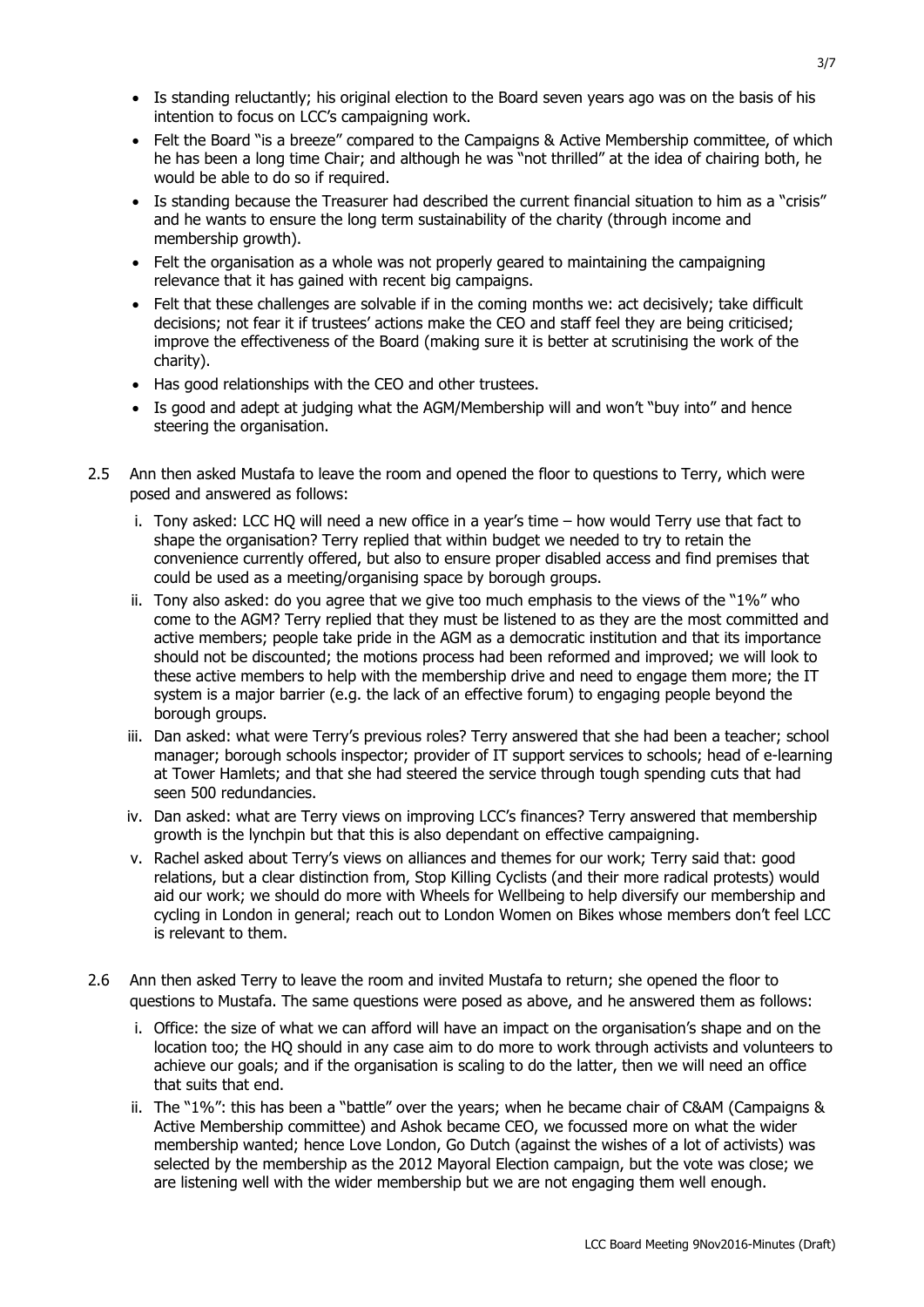- iii. Roles: Mustafa is a Chief Technology Officer (and Director) of an IT consulting company, and is sometime commercially-facing in his work; he is used to the areas covered by LCC's the business aspects of LCC's work; he is a former President of a university Student Union and Governor of the University of London
- iv. Finance: he wished to be candid in saying that he doesn't move in circles that would bring contacts with potential donors (as with trustees of other charities in the traditional mould); but he has views on what LCC's trading activities could look like and has talked with potential investors.
- v. Alliances/Themes: we have reached a barrier in that we are good at liaising with other sustainable transport groups but haven't yet broken through to others such as (say) business groups; we need to move beyond the "usual suspects".
- 2.7 Ann then asked Terry to return to the room, and requested a secret ballot which was conducted by Ashok. Mustafa (7 votes) was elected Chair, with 3 votes for Terry and one for Christian. (Tom had supplied his preference in advance of the meeting.)
- 2.8 Mustafa took over as Chair; he thanked Ann for her good humour and patience especially in the heat of the AGM – and her seven years' work on the Board. He proposed a vote of thanks to her which was carried enthusiastically.

### **3. Election of Treasurer and Vice-Chair**

- 3.1 Tony stood for Treasurer and was elected. Lucy expressed her interest in shadowing him, which was welcomed by all.
- 3.2 Terry stood for Vice Chair and was elected.

### **4. Election of Committee Chairs and Board Representation on Committees**

- 4.1 The following were elected uncontested to chair the following committees (the Treasurer automatically chairs the Finance and Admin Committee):
	- Campaigns & Active Membership: Terry
	- Policy Forum: Rachel
	- Income Generation Committee: Dan
	- Human Resources (HRC): Amy
- 4.2 Trustees volunteered to act as Board representatives on committees as follows:
	- Campaigns & Active Membership: Mustafa, Rachel, Tom (presumed)
	- Policy Forum: Tom (presumed)
	- Income Generation Committee: Ann
	- Finance & Admin Committee (FAC): Lucy
- 4.3 These committees will seek co-options as normal; but regarding HRC it was agreed that Amy and Ashok would advertise for HR specialists from amongst the membership; and that regarding FAC Ashok should advertise for people willing to serve.

**Action**: Ashok to seek HRC/FAC co-options with Amy/Tony.

4.4 It was agreed that Ashok should also formally ask Tom and Christian on which committees they would like to serve.

**Action**: Ashok to contact Tom and Christian; all committee Chairs to liaise with other trustees and make the necessary co-options to their committees.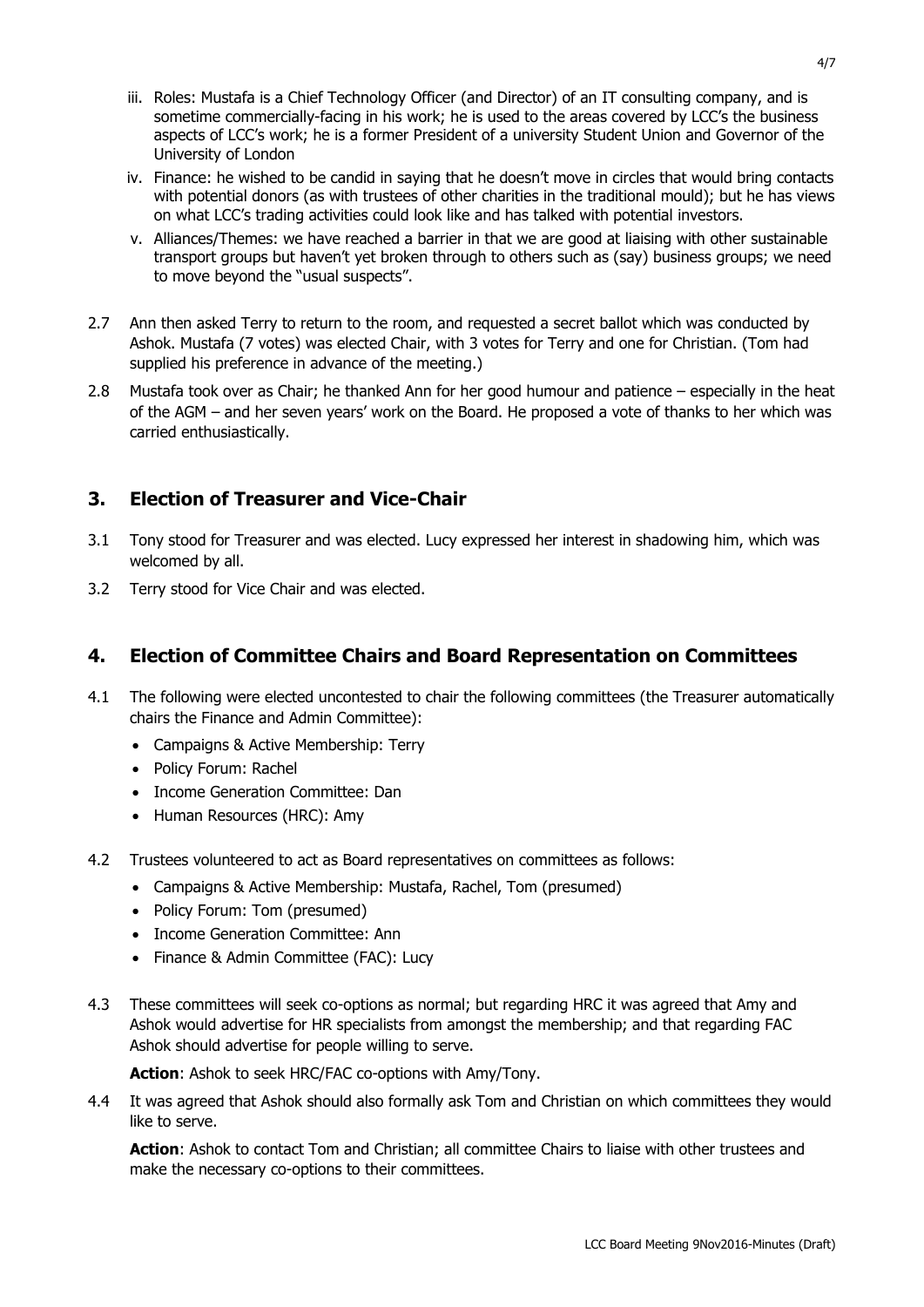## **5. Minutes of the Last Meeting (26th September)**

- 5.1 Given the item on reviewing the role and appointment of trustees/directors below it was agreed to close the carried over item on convening an internal democracy working group (1.2).
- 5.2 Regarding job-sharing of trusteeships: Lucy confirmed that this was is not possible in law; and regarding changing the law there are still a "pile of questions" being worked through concerning the 2006 Companies Act; plus the Charity Commission has also just been through a reorganisation. Accordingly proposing a law change is a matter that won't realistically be addressed even if we were to propose it. The Board agreed to close the item on job-sharing of trusteeships.
- 5.3 The Board thanked Terry for participating in the Hackney LCC AGM.

#### **6. Implementation of AGM Resolutions**

- 6.1 The finance motions are procedural and will fall under FAC's remit.
- 6.2 The resolution on air pollution will be implemented under C&AM's aegis.
- 6.3 Regarding the resolution on Women & Cycling: Terry presented her proposals, saying that they had the assent of the proposer of the original motion. The proposals in the paper were agreed, with the following amendments: the proposed conference should be pushed back to the spring and the targets should be seen as aspirations/examples. It was also agreed that the working group should be open to all.
- 6.4 Regarding the Emergency Motion on Baker Street (and wider): this is to fall under the aegis of C&AM, reporting back to the Board on sensitive/challenging matters.

### **7. Campaigns Strategic Objectives 2016-2020**

- 7.1 Ashok presented these. He apologised for the delays in producing them and problems with the drafting - he himself would normally make the original strategy proposals and manage the dialogues on these, but this year it had been delegated to staff for development purposes and then, due to staff turnover, the draft had gone through too many hands. He confirmed that he had recently got "back on top of it" and produced the final draft that has been tabled for the Board's ratification (in consultation with C&AM members).
- 7.2 Terry emphasised that whilst she accepted that the wording should stay the same for now regarding the statement on measuring the health of groups, we should find a better way than that proposed (i.e. self-assessment) and then amend the statement.
- 7.3 Rachel confirmed that she is still looking at an appropriate wording/objective to fill in the gap regarding buses (i.e. concerning reductions in collisions, fatalities and serious injuries).
- 7.4 The Objectives were ratified.
- 7.5 All committee chairs were asked to see how these Objectives relate to their areas and support wider objectives.

**Action**: Committee Chairs.

### **8. Cycling Projects Team Redundancies**

8.1 The following resolution (prepared by Ashok at the request of the previous Officers) was approved: The Board noted the financial problems in the Cycling Projects team and the decision to cut costs in that team by making redundancies, as signalled may be needed at the last Board. It noted also that more redundancies may also be needed if the situation does not improve. Ashok agreed to alert the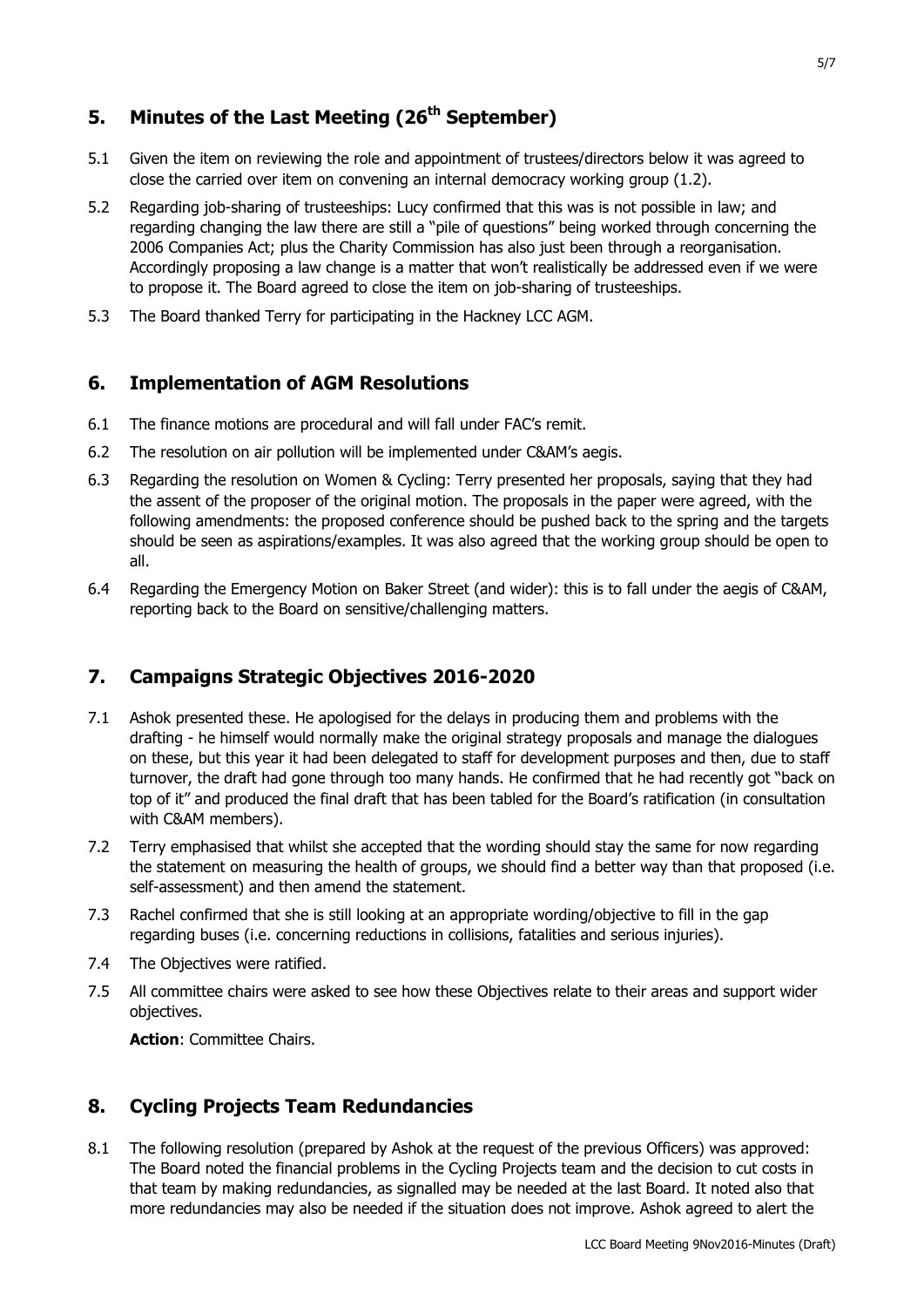Board ahead of any further triggering of the redundancy policy and the issuing of notices to staff; and the Board asked HRC to review the Staff Handbook policies in relation to redundancies and restructuring, and to present recommendations to the Board for any changes needed at the Awayday.

**Action**: HRC

### **9. Review of Appointment/Roles of Trustees/Directors**

9.1 The Board agreed to the previously circulated draft Terms of Reference for an ad hoc working group to look at: how trustees are appointed; their roles and terms of office; and related matters (written by Tony).

**Action**: Tony and Lucy to establish this working group, which should report direct to the Board.

## **10. Finance Report**

- 10.1 Ashok presented his report; he noted that he had stood in for Tony at the AGM and used that opportunity to make a full presentation to the meeting on LCC's finances, but that not all trustees had had a chance to see it.
- 10.2 The headlines of the report were:
	- Over the past six years LCC has successfully dealt with the anticipated fall in large grants (from almost half of our income to less than 5% now); this was performed by adopting a high profile, single issue approach to high level campaigning, and creating a business arm and seeking various other new sources of funding. Over this period unrestricted income from these measures has more than covered the gap.
	- However, in recent years we have had to retrench mid-financial year due to income not hitting expanded targets; this has been related to the negative impact on membership arising from not being to offer our previous range of benefits (due to an HMRC ruling on Gift Aid) and a drop-off in the commission of services by transport and local authorities. This has reduced our reserve and required cuts in the staffing budget.
	- Specifically, the Cycling Projects Team (which delivers consultancy and services) which was created to make a net positive contribution to core funds – has seen net income fall from almost £100k in previous years to a loss during the first half of the current financial year, necessitating redundancies.
	- Although the recent income losses have been large (over  $£100k$ ) the net sums involved (i.e. after reductions in discretionary expenditure) are not huge – e.g. the recent budget deficits have been around 5% of income. But this has been enough to floor the reserve and have necessitated freezing staff posts and other reductions. We haven't "hit an iceberg" but we are "leaking from a significant hole below the waterline".
	- The main way in which this is being addressed is the membership relaunch; we have also invested in new types of fundraising (which is currently tracking above profile) are also targeting smaller but (hopefully) more consultancy services with businesses (e.g. BIDs) and as regards new markets (e.g. e-bikes).
	- We have also raised money from appealing to groups to transfer un-needed reserves to the centre, for which we are grateful.
	- He concluded by noting that the work of the Cycling Projects Team provides the bulk of our charitable activities, reminding the Board of the legalities around this, and should not therefore be seen as entirely driven by the objective of generating a net profit.

### **11. Trading**

11.1 The following Resolution on Trading, tabled by Mustafa after consultation with Ashok, Tony and Ann: in order to provide greater financial transparency, the Board resolves to separate the management